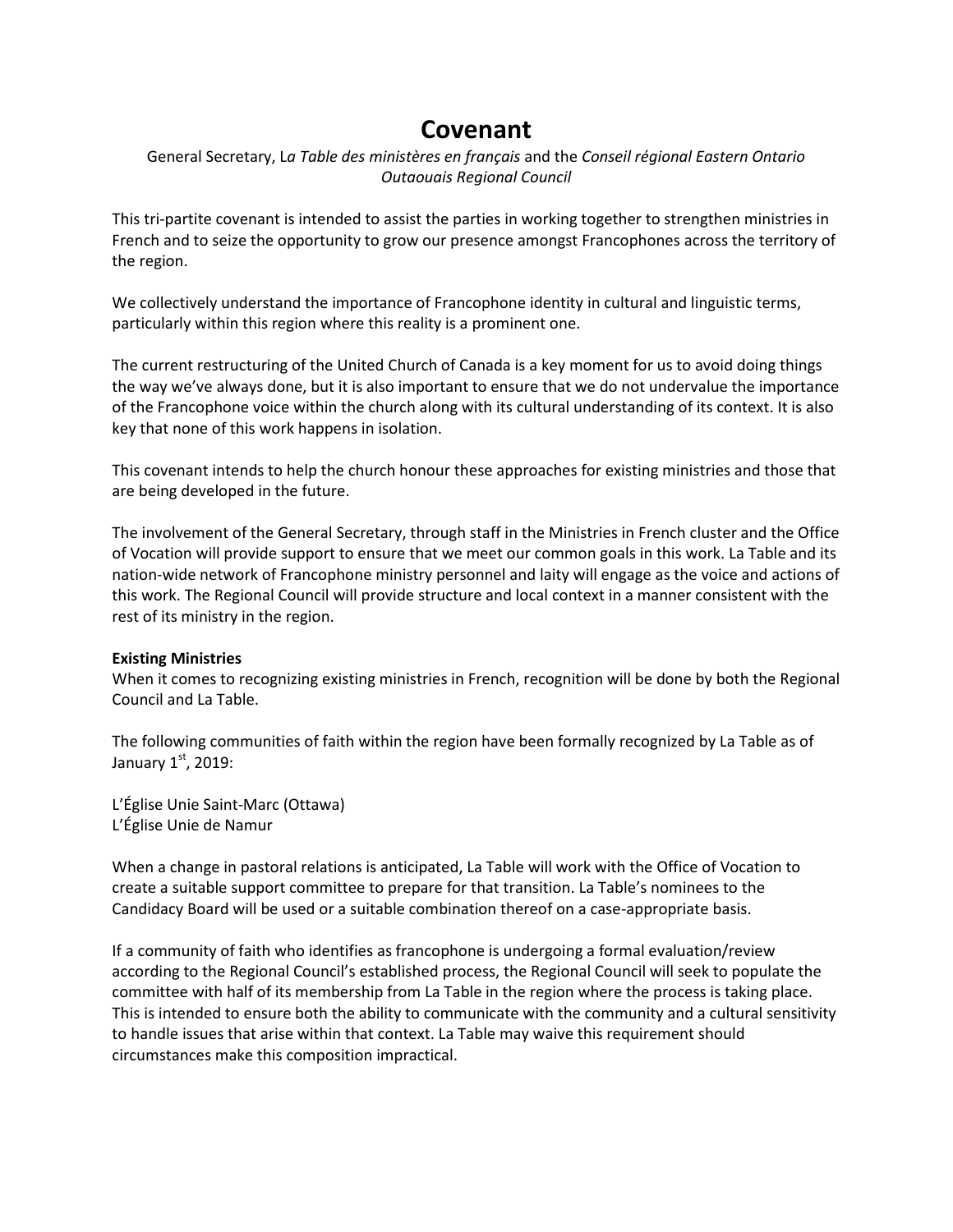The decision to end ("disband") an established ministry in French will require approval by both La Table and the Regional Council. If they are unable to agree after a 90-day period of reflection between them, they shall refer their difference(s) to the binding arbitration by a person or persons (familiar with Québec issues and fluent in both English and French) designated by the General Secretary of General Council. In the interests of those who have contributed to ministries in French over the years, when issues of property or finances related to a ministry in French arise, La Table will make final decisions about the disposition of such property, in consultation with the Regional Council. Normal decisions about other property matters continue to be in the purview of the Regional Council.

## **New Ministries**

The General Council, Regional Council and La Table will work actively and collaboratively to create new ministries, develop communities of faith, and build innovative ministries together. All will contribute financial and human resources towards this objective. A Working Group on new ministries in French will be struck by La Table, developing an annual plan and budget to achieve this goal. La Table will invite the Regional Council to nominate people to serve on this committee in the interests of the significant potential for new francophone ministries in the region. Neither party will establish such a plan without the participation of the other unless there is an agreement between all three parties on an alternative way to proceed.

When a new community of faith that is predominantly francophone is ready for recognition as a going concern, recognition of this ministry will be done by approval of both La Table and the Regional Council in a dual recognition process. Should either body be unwilling to recognize the new ministry, it will remain an unrecognized community of faith until such time as both parties are prepared to proceed to recognition, but either party may apply to the General Secretary for binding arbitration as above and such arbitration may result in such recognition in whole or in part. Reasons for any unwillingness to grant such a request for recognition by a community of faith must be made clear to that community and to all the parties of this covenant so that suitable measures may be taken to address the outstanding issues. Both parties recognize that the optimal solution is dual recognition but acknowledge an openness to other solutions as negotiated or arbitrated.

## **Candidacy**

When a self-declared Francophone has felt a call to ordered ministry and wishes to engage in the candidacy process in French, the Office of Vocation, La Table and the Regional Council will work together to establish the composition of the candidate's accompaniment. Should the candidacy originate from a region other than *Eastern Ontario/Outaouais* or *Nakonha:ka*, the Candidate may choose to process their candidacy through one of these two regions where the accompaniment resources will be available in French. A Francophone candidacy that originates in *Eastern Ontario/Outaouais* or *Nakonha:ka* regions will be processed within their own Region.

## **Proposals to General Council**

The Regional Council will ensure the transmission of proposals from La Table to General Council. It is understood that such proposals will not require transmission with concurrence by the Regional Council. Providing La Table with an opportunity to raise issues that relate to Francophone ministries and their broader cultural lens is understood as valuable.

## **Nominations**